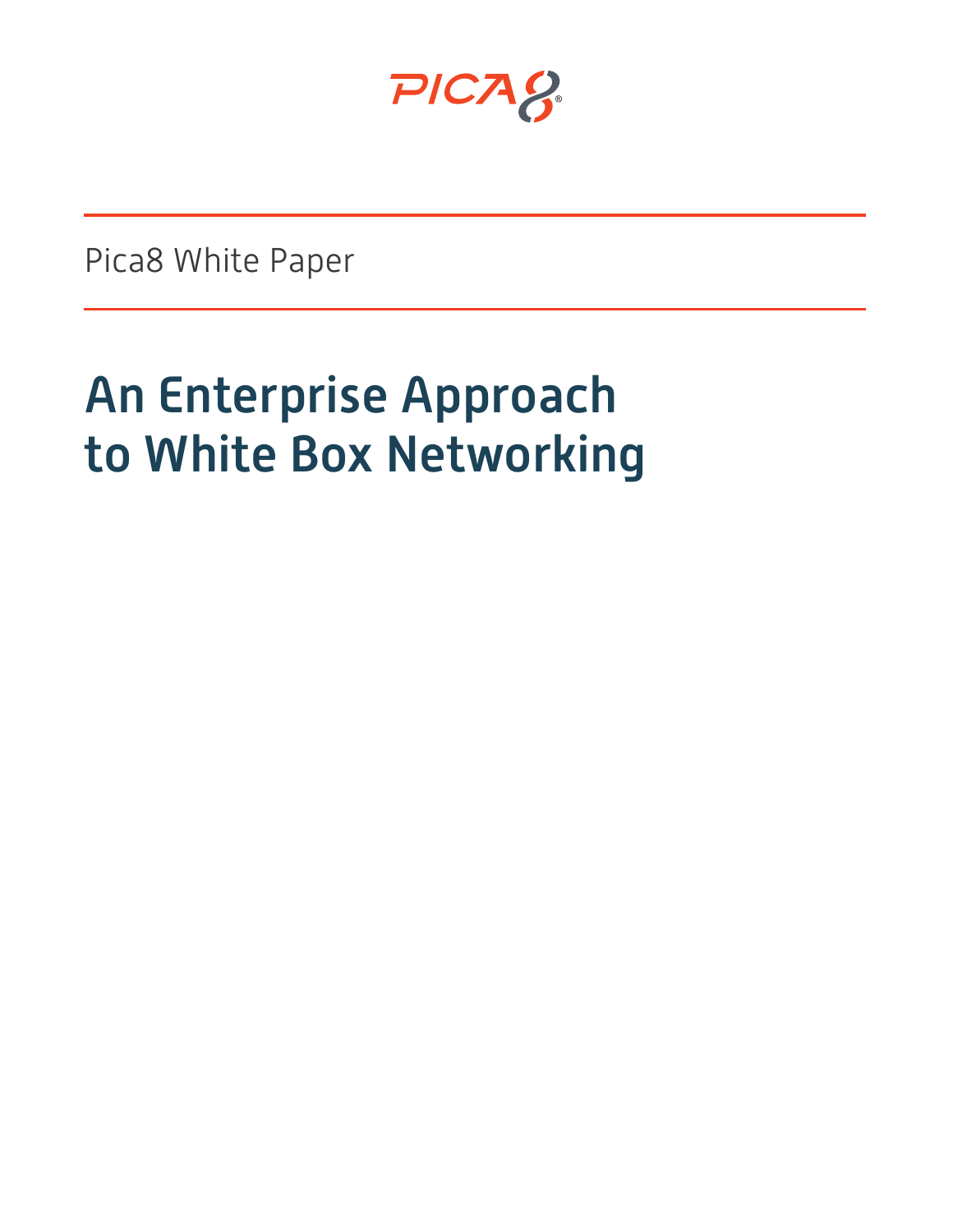PICA8

## **Contents**

| Introduction                                          | $\mathbf{1}$   |
|-------------------------------------------------------|----------------|
| <b>Powering Effective White Box Switches</b>          | $\mathbf{1}$   |
| Defining an "Open" Switch                             | $\overline{2}$ |
| The Myriad Benefits of Open, Disaggregated Networking | 3              |
| <b>ELIMINATE VENDOR LOCK-IN</b>                       | 3              |
| <b>SIGNIFICANTLY LOWER TCO</b>                        | 3              |
| <b>GREATER FLEXIBILITY AND HIGHER PERFORMANCE</b>     | 3              |
| <b>IMPROVED RELIABILITY</b>                           | 3              |
| <b>EASE OF USE</b>                                    | 3              |
| The Pica8 Approach: Enterprise-Ready                  | 3              |
| PICOS NETWORK OPERATING SYSTEM                        | 4              |
| AMPCON™ AUTOMATION FRAMEWORK                          | 4              |
| PICAPILOTPRO™: NEW LEVELS OF ARCHITECTURAL SIMPLICITY | 4              |
| CROSSFLOW™ ENABLES OPEN INTENT-BASED NETWORKING       | 5              |
| CHOICE OF HARDWARE PLUS SUPERIOR SUPPORT              | 5              |
| <b>Realize the Full Benefits of Pica8</b>             | 6              |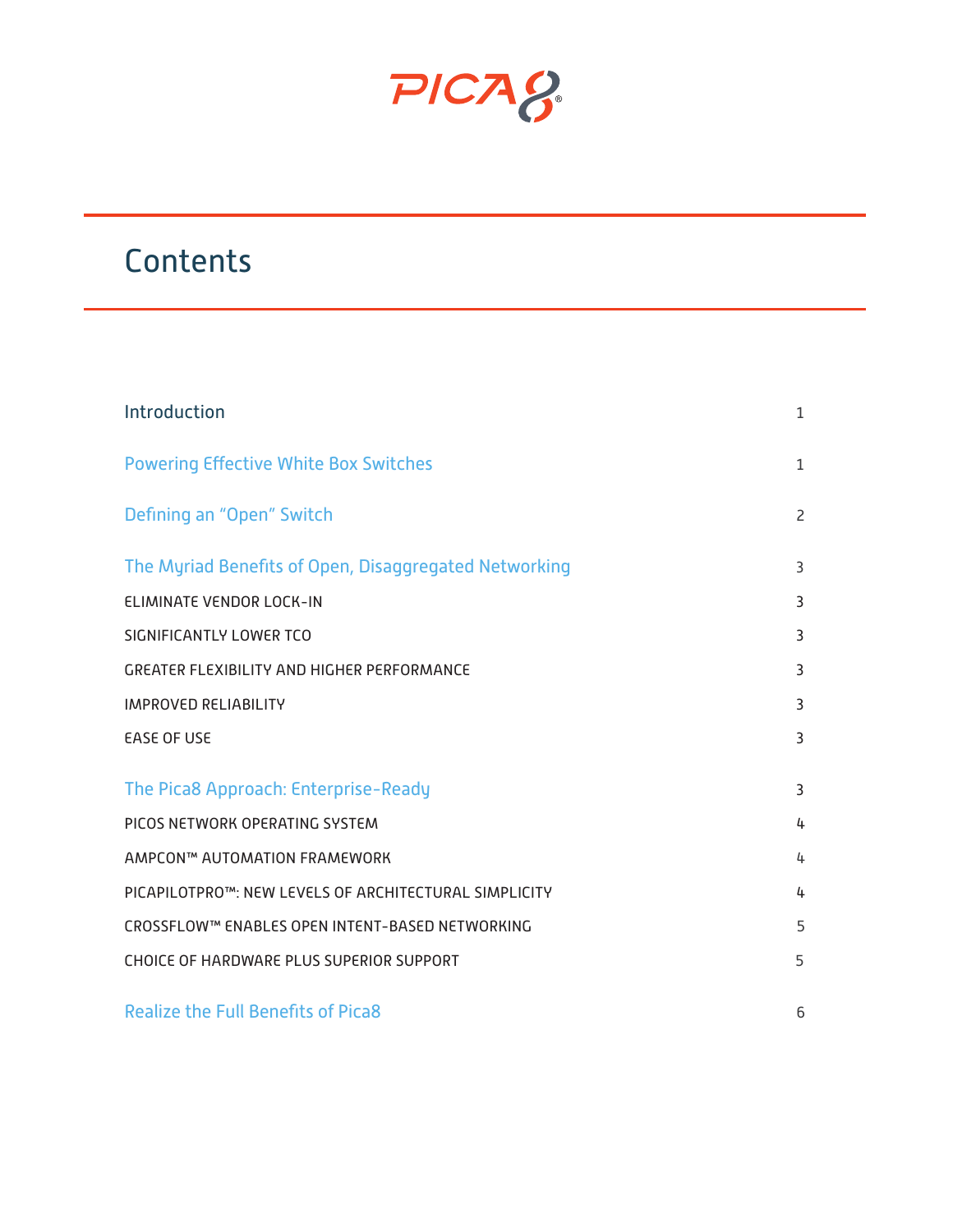

## Introduction

White box - and branded white box (aka brite box) - switches running a modern, Linux-based network operating system (NOS) are disrupting the enterprise campus network market, providing a commercially proven alternative to customers who have spent decades bending to the will of their entrenched switch and router equipment vendors.

Similar to the virtual server concept, where the server software is abstracted from underlying hardware, with white box switches the network operating system itself is abstracted - or disaggregated from the underlying switch hardware. This creates the potential for an "open," portable NOS that can run on a wide variety of switches from multiple vendors. No longer is an enterprise permanently wedded to a single vendor's hardware and software development cycle.

The white box networking movement is now proving to be just as beneficial to enterprise networks as virtual servers were when they first came on the scene. It delivers dramatically simplified network deployment, operations and support, along with increased flexibility in terms of optimized hardware and software, all at lower costs and with simplified deployment and management.

But not all approaches to white box networking are the same. Pica8, for example, takes an approach that squarely addresses large enterprise requirements. Its Threshold™ reference architecture is the first end-to-end, open networking solution capable of replacing entire legacy vendor enterprise networks with centrally managed, modern, disaggregated white/brite box-based alternatives. Threshold brings new levels of automation and operational simplicity to open networking, from initial switch deployment and configuration to ongoing operation and management. Threshold also includes an industry-first Open Intent-based Networking (OIBN) capability, with the ability to support Layer 2, Layer 3 and software defined networking (SDN) control planes simultaneously over the same switch ports - making possible new levels of security and policy management.

### Powering Effective White Box Switches

At the hardware level, a white box switch is really no different from the switches enterprises have been buying for years from major vendors such as Cisco and Juniper. A handful of well-established manufacturers – including Accton, Delta Networks, Foxconn and

#### **ESCAPE FROM THE DATA CENTER:**

#### **PICA8 BRINGS SIMPLIFIED LEAF-SPINE ARCHITECTURE TO THE REST OF THE ENTERPRISE**

Enterprise and data center networks traditionally used a three-tier model, with access switches closest to end users feeding larger aggregation switch/routers which, in turn, connect to larger core routers that form the network backbone.

In this architecture, network architects must configure redundant pathways to ensure resiliency, typically using the Spanning Tree Protocol (STP). A potential drawback is that STP deactivates all but the primary network route. Should that route fail, it will bring up a backup path, which is then used until the primary comes back online. While that does provide redundancy, it can also lead to bandwidth constraints should the primary (or backup) network path become congested.

An alternative architecture known as leaf-spine addresses those limitations.

The traditional leaf-spine is a two-tier architecture, in which the leaf switches connect to end devices, such as servers and firewalls, and the spine switches connect to leaf switches. This approach was first used in data center networks, as it is a good fit for the "east-west" nature of data center traffic.

Consider a data center rack full of servers. At the top of the rack may be a pair of switches, known as Top of Rack (ToR) switches because of their physical location. Each server in the rack connects to the two ToR switches, for redundancy. These ToR switches are the equivalent of leaf switches in a leaf-spine topology.

Each leaf switch then connects to multiple spine switches; in a data center, they likely connect to every spine switch. That means there's no need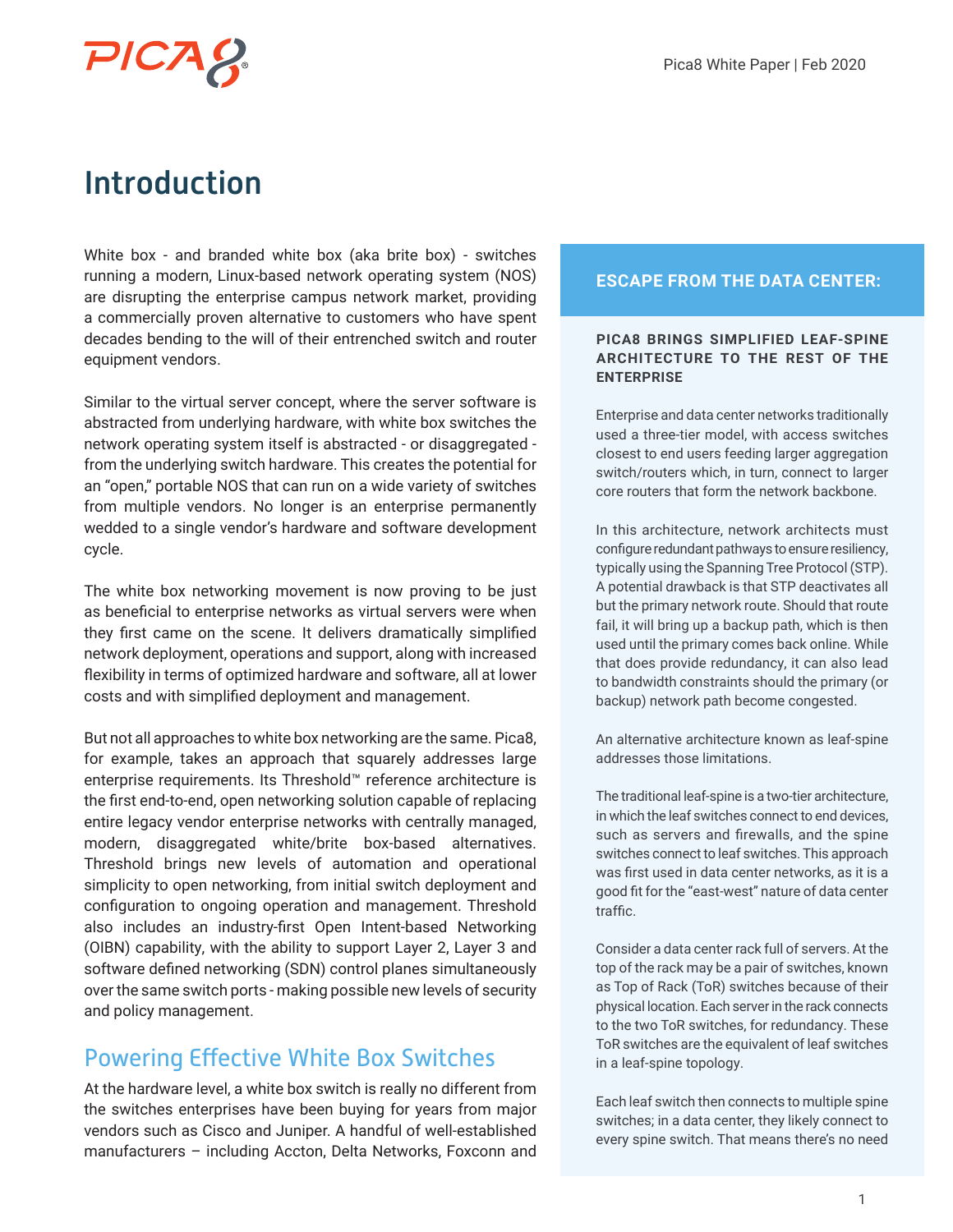

Quanta Cloud Technology – supply their commodity hardware to both the white box market and the major switch vendors. Collectively, these manufacturers collect more than \$25 billion in annual switching revenue  $-$  a sure sign of a healthy, wellestablished market.

Typically, the hardware consists of standard 1U, 48-port Ethernet switches and can support speeds from 1G to 100G. They are based on a choice of ASICs, again from well-established vendors such as Broadcom, Cavium, Intel, Marvell and Mellanox, all with long histories in producing network chipsets. Alternatively, a proprietary switch could use a custom ASIC to implement some desired, non-standard feature. Service providers, for example, may choose to go the custom route, but enterprises typically would have no such specialized ASIC requirements.

Chip vendors also supply an application programming interface (API), which is used by the NOS to control interactions with the ASIC. These vendors may also include an SDK (Software Development Kit) to program the ASIC, such as to set up a VLAN or ACL entry. Broadcom, for example, recently released SDK Logical Table (SDKLT), which is an open source SDK that's intended to enable a high level of programmability for its chipsets.

The final component of a white box switch is the NOS itself. Here's where the white box switches differ significantly from those of legacy switch vendors. A vendor such as Cisco or Juniper takes the same commodity hardware and loads its own, proprietary NOS on top. The white box alternative is to instead load an open, Linux-based NOS. It's a similar approach to using Linux on a commodity server instead of, say, Windows Server.

### Defining an "Open" Switch

It's the choice of the NOS that makes a switch open – or not.

Open networking software uses an open source Linux-based OS. The Open Compute Networking Project, for example, is an effort by the Open Compute Project (OCP) aimed at creating a set of disaggregated, open network technologies, including a Linuxbased NOS and developer tools.

Similarly, the Open Network Install Environment (ONIE) is an open source initiative driven by a community of vendors to define an open "install environment" for white box switches. Also a project of the OCP, ONIE is intended to enable an ecosystem where end for spine switches to connect to one another. Rather, all ports on a spine switch are used to connect to leaf switches, using either Layer 2 switched connections or Layer 3 routed links. From a logical perspective, all switches are the same distance from one another – reachable in a single "hop."

But the PicaPilotPro technology from Pica8 takes leaf-spine to another level for enterprise switch stack and chassis switch replacements. It extracts all the complexity from traditional twotier leaf-spine networks and flattens the network by managing both the leaves and the spines as though they were all a single, logical switch with no hierarchy. Pica8 has paved the way for the data center-proven leaf-spine architecture to extend to the wider enterprise by turning it into the simplest and easiest to deploy network architecture of any kind – able to be managed by any SysAdmin. PICOS with PicaPilotPro maintains all the Layer 2/Layer 3 features of a traditional 3-tier design, including:

- Resilient multi-path fabric ensuring the applications and users get the highest availability
- A switching fabric capacity of 176 Gbps for 1 GbE and 1.28 Tbps for 10 GbE platforms
- Simple and flexible scale-out topologies:\* Up to 2,304 1 GbE access ports with 1.2:1 oversubscription ratio, up to 1,536 10 GbE access ports with 2:1 oversubscription ratio
- Support for SDN protocols and external programmability, helping you drive towards agile network orchestration

It's a highly scalable and secure network that's also easy to upgrade, because it's based on costeffective, plug-and-play infrastructure.

\* Recommended configurations using Pica8 preloaded systems. Actual customer configurations may vary depending on platforms and oversubscription ratios.

users can choose among different NOSs and install them on a common set of white box switches in the same manner that they provision servers. Open Network Linux, another OCP project, is one example of such an open source NOS that uses the ONIE install environment to install into a white box switch's flash memory.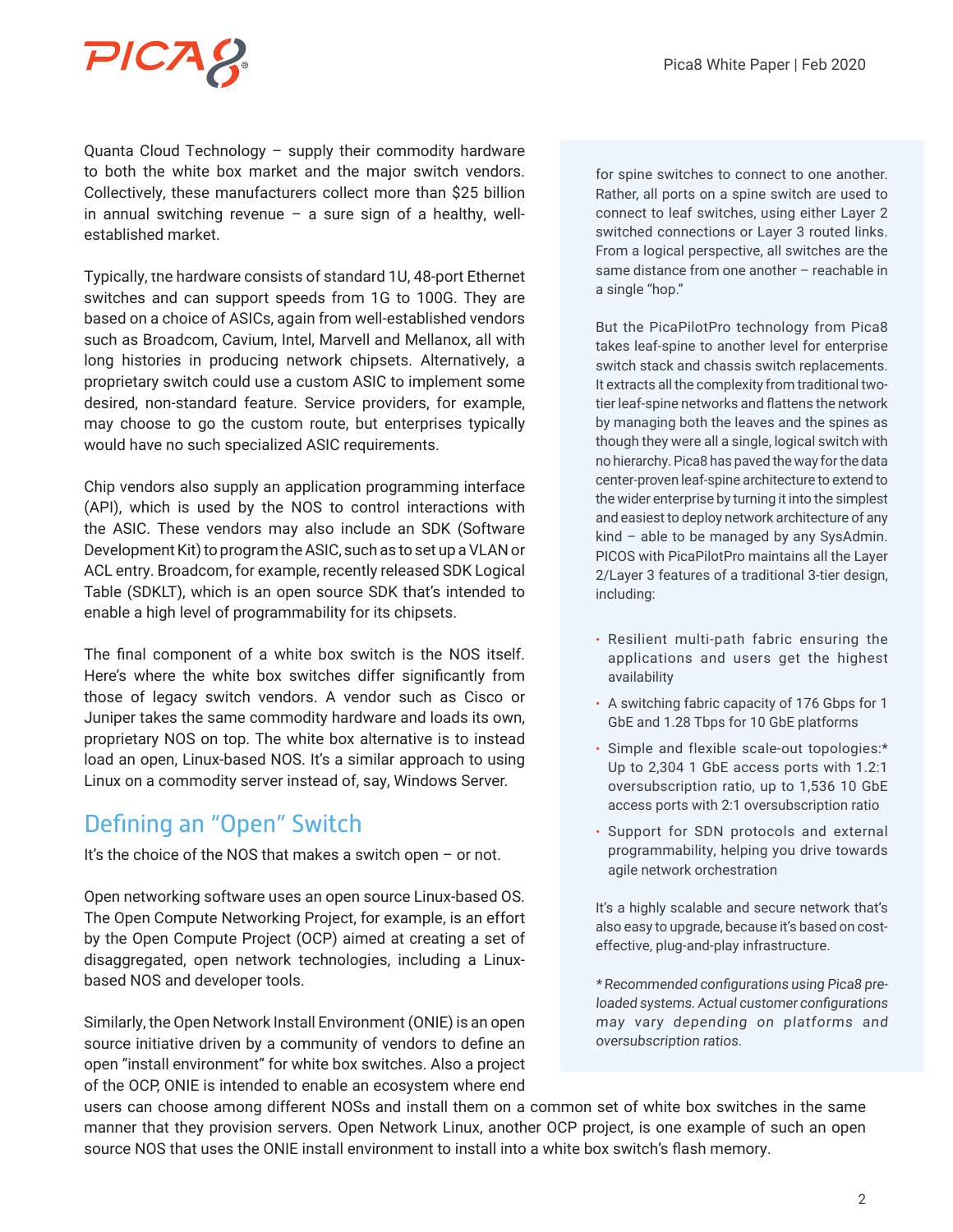

AT&T has also announced its own entry to the open networking community with its Disaggregated Networking Operating System (dNOS). The dNOS project provides a software framework to speed the adoption and use of white boxes in a service provider's infrastructure, AT&T says. Given that AT&T has more than 100,000 IP/MPLS routers in its network, that is a significant vote of confidence for the concept of disaggregated networking and open NOSs. With this project, AT&T is following the lead of web-scale companies, such as Facebook and Google, that have already standardized their internal networks on white box switches running a Linux NOS.

## The Myriad Benefits of Open, Disaggregated Networking

The collective vote of confidence from AT&T and the web-scale giants makes sense, because open, white box networking has proven itself in large data centers as a new best practice. Now those same benefits are penetrating enterprise campus and branch office networks, freeing company after company from the restrictive, closed network technology cycle that they've been saddled with for decades.

#### **ELIMINATE VENDOR LOCK-IN**

The idea behind using an open NOS is that it can be ported from one white box hardware platform to another. That means there's no more vendor lock-in, in terms of hardware or software. As advances come along in software or hardware, enterprises are free to take advantage of them without the complexity involved in migrating from one proprietary switch vendor to another.

#### **SIGNIFICANTLY LOWER TCO**

Pairing commodity hardware with open-standards-based disaggregated NOS software makes white box switches far less expensive than traditional legacy appliances in terms of capital costs. For example, the hardware/software list price for a fully configured white box version of a Cisco 6500-class chassis switch runs around 20 percent of the cost of the legacy Cisco switch - and the white box "replacement" provides significantly higher density and performance at that lower price. Additionally, Threshold's simplified configuration and lifecycle management tools make ongoing operations far easier, significantly reducing ongoing operating costs. It all adds up to reduction in total cost of ownership that can easily exceed 50 percent.

#### **GREATER FLEXIBILITY AND HIGHER PERFORMANCE**

By using a switch-portable NOS, enterprises can select the switch that best matches each specific deployment in terms of redundancy, density, speeds, features, power profile, and port counts. Yet they will still have consistent and unified activation, programming, network management, monitoring, special features and behavior across their network infrastructure.

#### **IMPROVED RELIABILITY**

White box networks are also inherently more reliable than the legacy systems they replace, offering improved redundancy for a couple of reasons. One is the use of a higher-reliability chassis, with redundancy features built in. Such switches suddenly become more affordable given that enterprises can typically purchase two modern white box switches for automatic fail-over for the price of one (heavily discounted) switch from a legacy vendor.

The other factor is that the disaggregated network concept, when used with an appropriate NOS, enables the deployment of a leaf-spine network architecture throughout the enterprise, not just in the data center. The leaf-spine architecture provides improved redundancy and availability, because every leaf switch has a direct connection to every spine switch (see sidebar, page 1).

#### **EASE OF USE**

An open NOS based on Linux borrows technology from the server realm that promotes ease of use, including zero touch provisioning (ZTP) and automated licensing. Once a switch is physically connected to the network, ZTP enables the automation of provisioning and configuration processes, typically using a Dynamic Host Control Protocol (DHCP) server.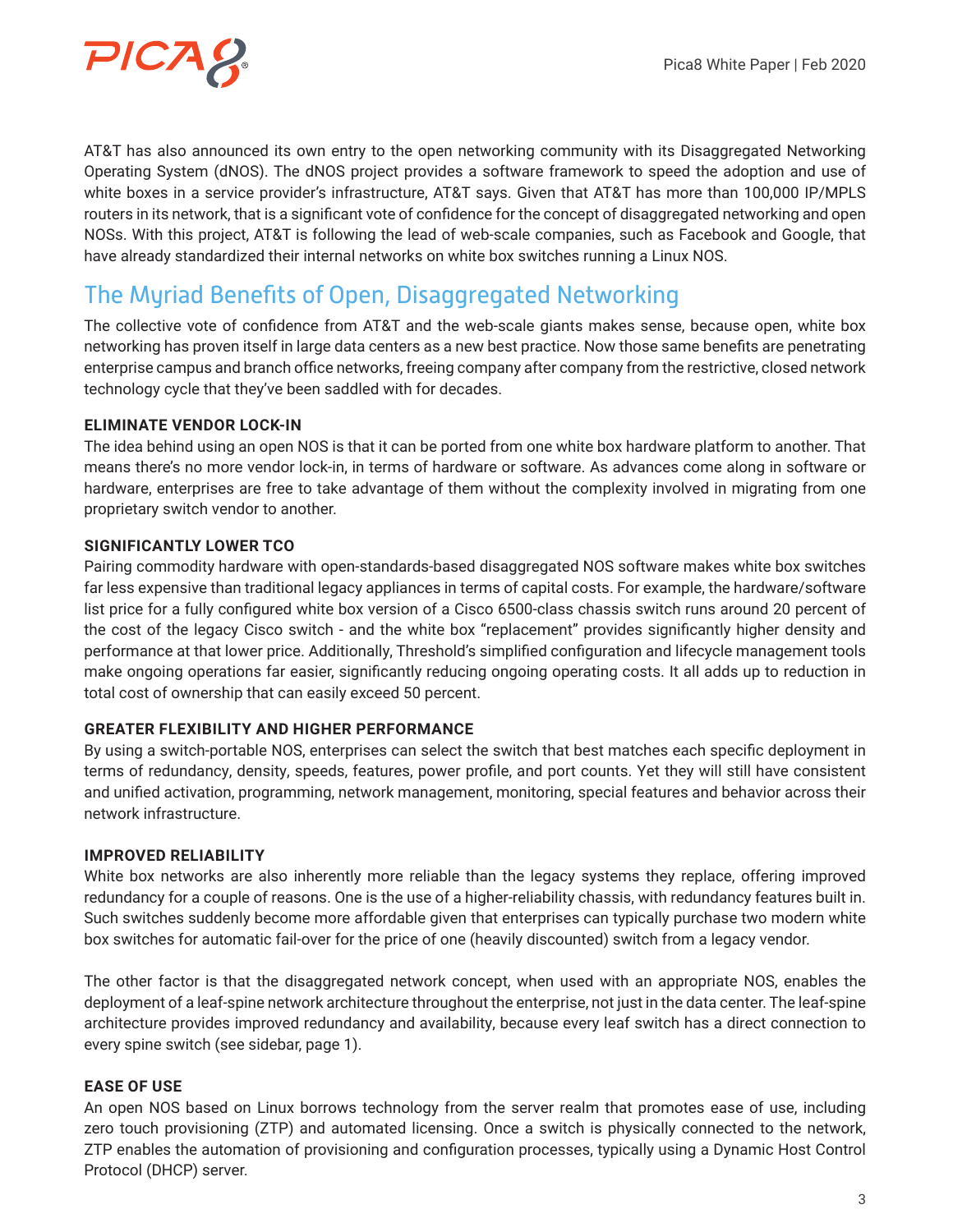

ZTP routines can also take advantage of open source Linux tools such as Puppet and Chef, which began life as tools to automate server configuration tasks. These tools have now been adapted to provision switch configurations by the Open Source community. So, just as racks of servers and VMs are added to a cluster using Puppet or Chef, network switches and routers can be configured in the cluster by the same tools.

## The Pica8 Approach: Enterprise-Ready

While the white box network concept initially found favor in data centers, where its leaf/spine architecture is ideal for handing east-west traffic, Pica8's Threshold reference architecture encompasses unique technology that breaks the leaf-spine concept out of the data center and lets it flow across the entire enterprise.

#### **PICOS NETWORK OPERATING SYSTEM**

It starts with the PICOS™ NOS, which is built on a stable, unmodified Debian Linux stack. The fact that it's unmodified is important, because it means developers know exactly what they're dealing with and can use all their traditional, familiar development tools and orchestration platforms, including Chef, Puppet and Salt Open. Regular Debian updates are also simple to install, using one of the many available automation routines.

PICOS runs standards-based Layer-2 and Layer-3 protocols while also providing full support for the broad palette of key enterprise features that are not found in data center white box solutions. This enterprise-specific feature set includes wide-ranging capabilities, such as support for voice VLANs, legacy Cisco phones, dumb VoIP phones, PVST, NAC, secure remote access, QoS, 1G/2.5G/5G, and more. (For example, PICOS interoperates with all major industry NAC solutions, including Cisco ISE and Aruba ClearPass.) All of this is controlled via a network Command Line Interface (CLI), which will be familiar to enterprise network administrators and is their preferred method for controlling enterprise network infrastructure. And PICOS is qualified to run on proven, high-performance hardware.

#### **AMPCON™ AUTOMATION FRAMEWORK**

Another central pillar of Threshold is the AmpCon automation framework. Short for Amplified Control, AmpCon is the only available automation framework for campus networks running open networking infrastructure. AmpCon makes it simple to deploy, configure and manage an entire enterprise network of white box switches. It's so easy to use an intern with no programming experience can turn on and configure thousands of switches at the push of a button.

AmpCon also executes ZTP via a GUI for white/brite box switch provisioning. It takes care of all Day 0 tasks – new switch turn-on, image load, switch configuration, license database update, and so on – as well as Day 1 tasks such as configuration validation, commit, rollback, and inventory. AmpCon also manages security and operational tasks, including global/regional configurations, compliance, remediation, license maintenance, RMA, status monitoring, role-based access control (RBAC), as well as offering configurable security controls.

While comparable in features to products like Cisco DNA Center, AmpCon is also priced to disrupt the legacy automation framework software market. At a mere \$10 per switch per year per license, a 100-switch deployment using Pica8's AmpCon for error-free automation and lifecycle management would cost \$1,000 all in, compared to competitive legacy solutions that can easily run to half a million dollars.

#### **PICAPILOTPRO™: NEW LEVELS OF ARCHITECTURAL SIMPLICITY**

Another Threshold feature, PicaPilotPro™, enables network managers to control dozens of multivendor white box switches as if they were a single, logical switch with a single, consolidated IP address. This new Pica8-only capability has multiple ramifications for enterprise networks.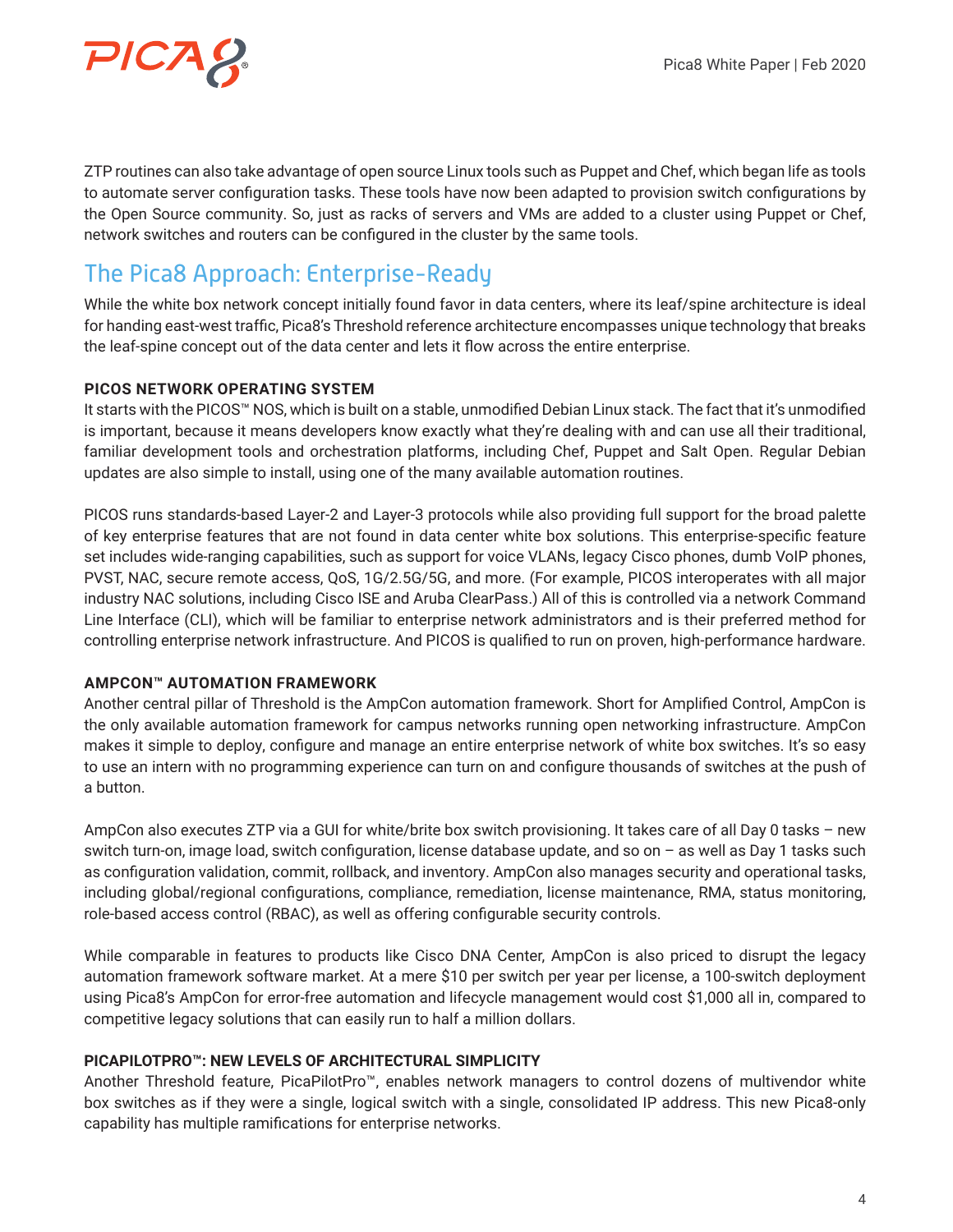

For one, there's no longer a need to invest in large, expensive switch chassis. Because PicaPilotPro solves all port aggregation network issues, you can now eliminate expensive chassis switches and switch stacks entirely, replacing them with more reliable – and easier to maintain – open switches.

The ability to manage many switches as one also slashes operational overhead. All configuration, policy and security changes are now far easier to implement, with a single update effectively applying to dozens of switches. It also reduces the number of individual network elements you need to manage by a factor of 10 to 50 times or more. Management headaches associated with all these individual network elements melt away with PicaPilotPro.

PicaPilotPro is also what enables the leaf-spine configuration to be deployed across the enterprise, not just in the data center. Leaf-spine is not only simpler than the traditional three-tier network architecture (access, aggregation, core), it provides better performance and resiliency (see sidebar, page 1).

With PicaPilotPro, PICOS-powered Ethernet switches use Multi-Chassis Link Aggregation (MLAG) technology to connect devices, enabling each one to connect to a pair of Pica8 switches with all links running active/active to improve resiliency. There's no need to block certain links, as with the spanning tree protocol (STP), resulting in improved bandwidth utilization and performance. MLAG peer switches synchronize forwarding state between them, so if a leaf or spine switch fails, traffic is automatically rerouted for continuous uptime.

#### **CROSSFLOW ENABLES OPEN INTENT-BASED NETWORKING**

CrossFlow™ is another Pica-only innovation that breaks new networking ground.

Previously, the state of the art in IP switching was hybrid Layer 2/Layer 3 switches, where some ports operated with the traditional L2/L3 stack software while others were under the control of a software defined network (SDN) controller. But, critically, each port supported just one or the other – L2/L3 or SDN, not both.

CrossFlow, however, enables each switch port to support L2/L3 traffic as well as SDN traffic at the same time, paving the way for OIBN while providing, in effect, a dedicated security policy control plane. Security updates, for example, can now be sent to a switch without touching switch ACLs (access control lists) or interrupting normal traffic. That can have important implications for large enterprise networks, by providing a dynamic way to insert policy into the network.

Say a large retailer notices suspicious activity at one of its stores coming from a certain set of MAC addresses, threatening to take down network service to the location. Using CrossFlow, its security operations team can push out a security policy change, instructing the switches at the location to either drop, mirror, or redirect traffic from the offending addresses to a security analytics platform – with no interruption to service anywhere in the network. Similarly, the capability can be used to conduct deep security monitoring on switch ports, again without interrupting traffic. Lastly, because PICOS includes native packet steering – another Pica8 exclusive for open networks – network operators can duplicate data streams and redirect them to security and/or analytics tools for further review.

#### **CHOICE OF HARDWARE PLUS SUPERIOR SUPPORT**

All of these advanced capabilities work on your choice of hardware, from simple 1G switches, to 48-port PoE Multigig switches, to fully loaded 100G models, from vendors including Dell Technologies, with its extensive worldwide distribution and support capabilities. (See Pica8's complete hardware compatibility list.)